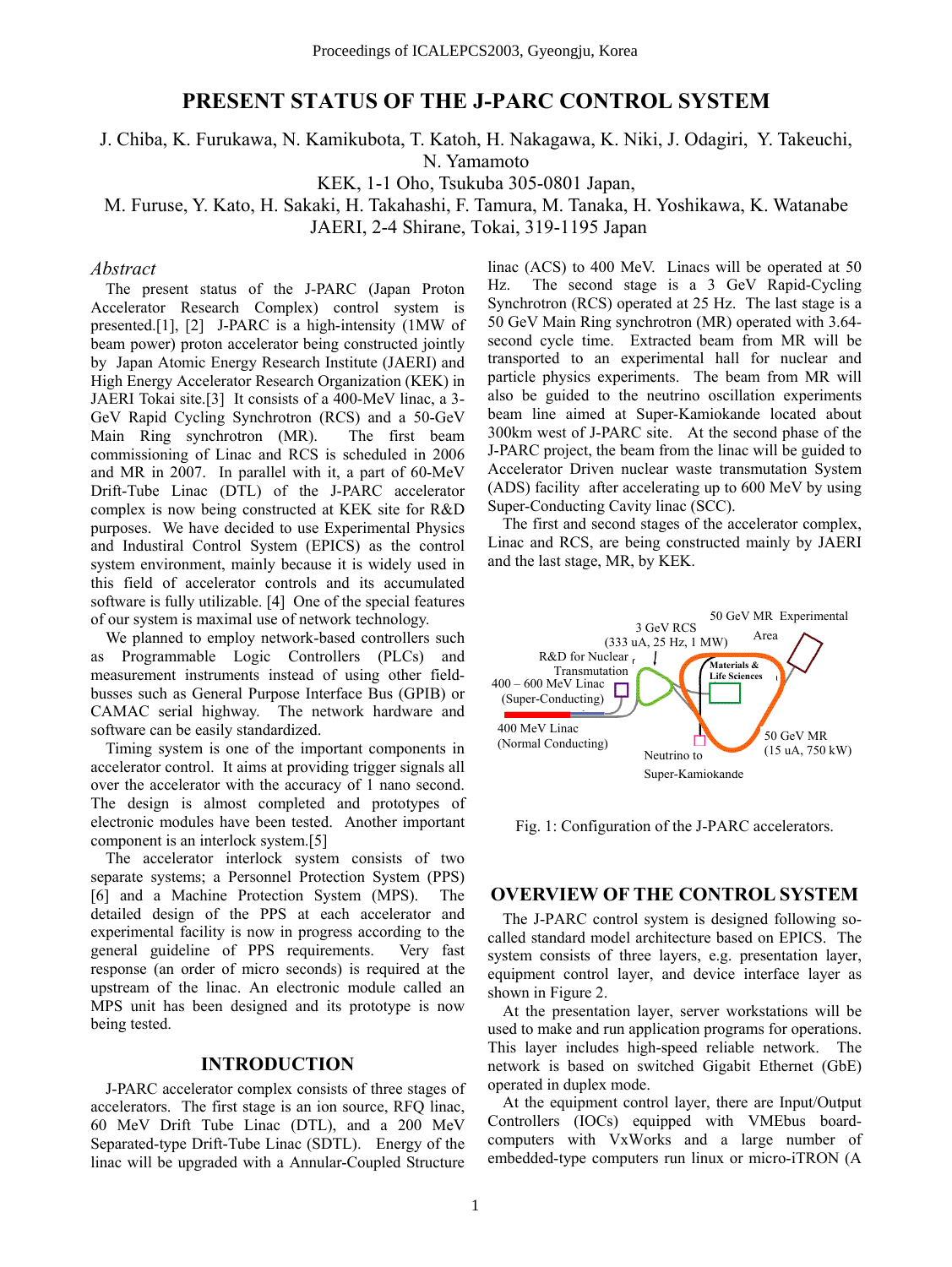Japanese real-time operating system for the embedded Network computer such as mobile phones.) as the operating systems.

At the device interface layer, we decided to use TCP/IP protocol on the 10/100 Mbps Ethernet as the common fieldbus. We have been developing common device driver for network devices and device support routines for various network devices[7, 8, 9, 10]. There will be a very large number of PLCs and intelligent equipment used in order to reduce cost and get flexibilities in 10msec ranges. VMEbus modules will be used in order to obtain fast data acquisition and/or quick responses in 10 micro-second to milli-second range.



Fig. 2: The standard model configuration.

# **PRESENTATION LAYER** Switch

The presentation layer consists of X-terminals for manmachine interfaces, application program server, database server, data-archiving server, web server, and gateway to the outside world and the network. We should be careful to design control computer network and keep the control computer system isolated from the outside world to guarantee security and deterministic feature of the accelerator control system. There will be a gateway to the general purpose network for limited users or limited applications.as shown in Fig. 3.



Fig. 3: The Presentation Layer

The main part of the J-PARC accelerator control network constructed using Gigabit Ethernet(GbE) technology with fiber-optic cables. There are 17 local node stations in the network. All local node switches are connected to the central core switches in the star topology. At the central node, there are two core switches connected with each other for fail-over switching capability. At each local node, there are edge-switches connected with each other for the fail-over capability similar to the central node. For each connection between the central node and a local node, there are at least two paths provided for redundancy as shown in Fig. 4.



Fig. 4: Schematic view of the network configuration.

#### *Application programs*

The application programs for operating J-PARC accelerators will be coded by using resources of this layer by people such as accelerator physicists, accelerator hardware engineer, accelerator operator, technicians, and accelerator users. Therefore, we provide two kinds of high-level application program language system for writing application programs, namely, Structural Accelerator Design (SAD)[3] language system and Python[4] language system (see Fig. 5). These two languages run application programs in interpretive manner so that the programmer can get very short turnaround time in debugging phase of programming. The execution of the application programs would be slower than a compiler language but the advantage of user friendliness is worth being considered.

This scheme of building accelerator control system has been successfully realized in the KEKB accelerator control system at KEK.[5]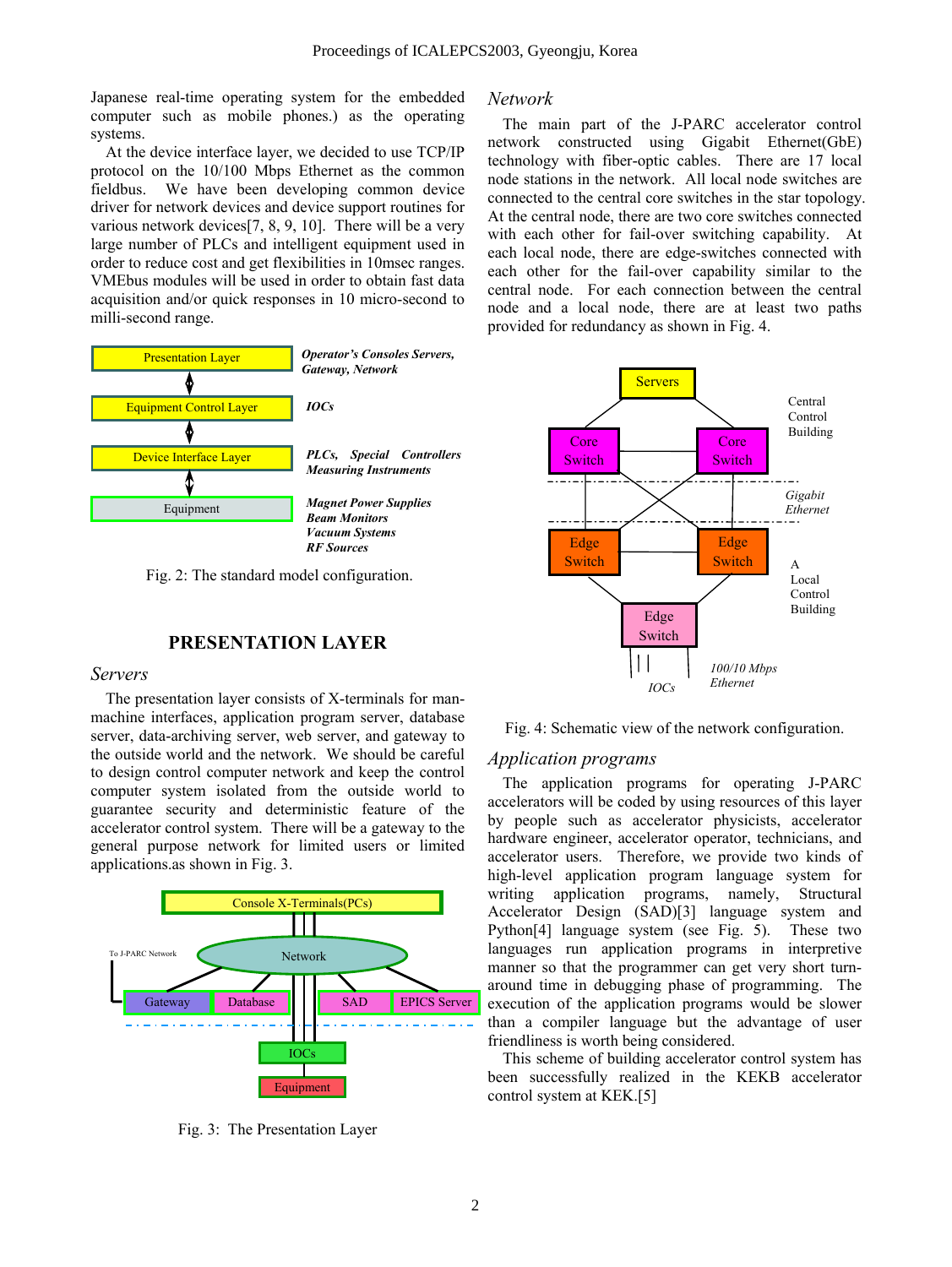

*Network*

Fig. 5: Configuration of application software.

## **EQUIPMENT CONTROL LAYER**

In the equipment control layer, there are IOCs in VME subracks with Power PC 750 based board-computers or with intel x86 CPUs. They usually run VxWorks operating system. But there will also be other intelligent embedded computers which run Linux operating systems or micro-iTRON real-time operating system which is widely used in mobile phones.

#### **DEVICE INTERFACE LAYER**

As stated above, in the device interface layer, we decided to use Ethernet as the fieldbus. A large number of PLCs and measuring instruments are connected to the Ethernet using TCP/IP protocol because it became popular that such equipment has network interface providing high speed data transfer capability. Network based Device Interface Modules (DIMs) are introduced in order to connect power supplies or other equipment to the control system through network. [7, 8, 9, 10, 11]

## *Network devices*

We decided to use devices of this kind with EPICS intensively for stability of the TCP/UDP standard protocol widely used in commercial fields and flexibility in a configuration of the devices.

Table 1 summarizes the PLCs and DIMs to be used in Figure 6: Hardware configuration. the control systems, where EMB-LAN100 is an interface module for DTL Q magnet power supplies and BPMC is for MR Beam Position Monitors (BPMs)

| <b>Device</b> | <b>Type</b> | <b>Maker</b> | Protocol       |
|---------------|-------------|--------------|----------------|
| $FA-M3$       | <b>PLC</b>  | Yokogawa     | <b>TCP/UDP</b> |
| MELSEC-Q      | <b>PLC</b>  | Mitsubishi   | TCP/UDP        |
| $CV-1/CH-1$   | <b>PLC</b>  | Omron        | <b>TCP/UDP</b> |
| EMB-LAN100    | DIM         | Custom       | <b>UDP</b>     |
| <b>BPMC</b>   | DIM         | Custom       | <b>TCP</b>     |

Table 1: Devices Supported

## **TIMING SYSTEM**

stabilized reference 12-MHz master clock, a 50-Hz trigger clock and a serially encoded "type" information in every 50-Hz period. [12] There are fan-out and E/O modules used for distributing these three signals through optic fiber cables. A set of O/E, fan-out and E/O modules are used for dividing the signals at the relay-station in each facility, if necessary. This is a star configuration and all facilities receive the same signal / information (master clock, trigger clock and type).

#### **PERSONNEL PROTECTION SYSTEM**

Safety issues are very important to handle such high power beam. PPS and MPS are installed for the man and machine protection. The PPS protects personnel from the radiation and other hazards caused by the operation of the accelerators.[13]

#### *Hardware*

As the PPS assures the safety of people, it must be highly reliable and fail-safe. The system is constructed by using PLCs. Usual computers are not used in the interlock sequences because their reliability seems still to be insufficient. They are used only in software development and monitoring of PLCs. The PPS is independent from other systems, such as the accelerator control system, to prevent it from being disturbed.



In order to make the system more reliable, PLCs are used redundantly as shown in Fig. 6. The signals from important devices, such as emergency buttons, door switches, etc., are read redundantly.

Cupper wires are used to connect these devices to PLCs in the local control room. The connections between equipment in the central and local control rooms are done by using both optical fiber cables and cupper wires.

## *Access Control*

For the convenience of the beam operation and access control, the J-PARC beam tunnels are divided into following access control areas as shown in Fig. 7.

- Linac area.
- 3 GeV RCS area.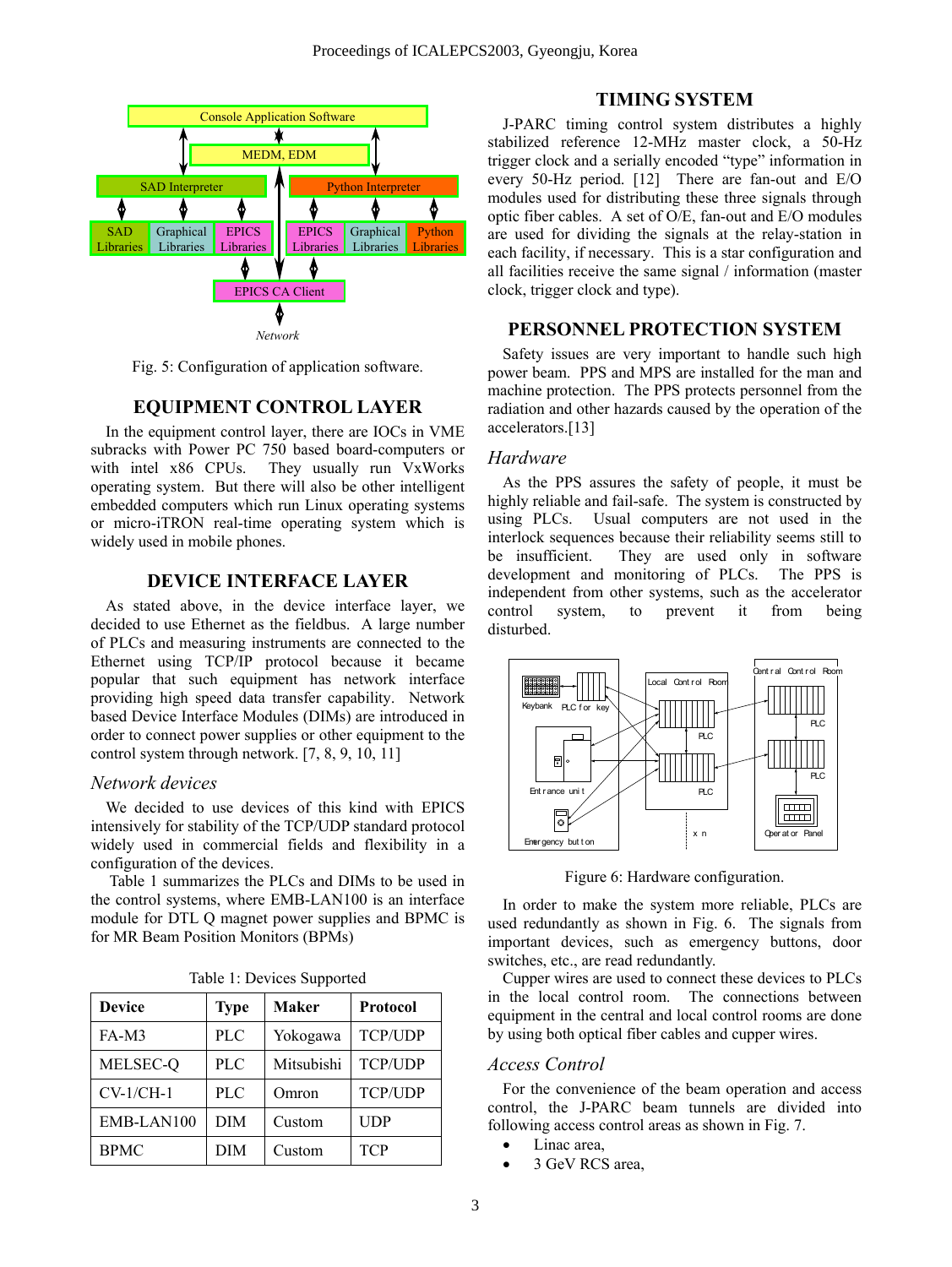- 
- 

Any two neighbouring areas are separated by a shielding wall. In each beam transport line that goes through the wall, at least two bending magnets are assigned as safety devices and one beam plug is installed for the safe access. When people access to the downstream area, these safety magnets are turned off and the beam plug is inserted into the beam transport line to prevent the beam from being injected into the area where people are working.



Figure 7: Access control areas.

#### *Access State*

Three access states are defined in the present system:

- Limited Access State,
- Controlled Access State, and
- No Access State.

The latter two access states are divided into sub-states. Each access control area takes one of these states independently.

PPS provides facilities for protecting J-PARC personnel from dangerous conditions such as radiation, high voltage, low oxygen content air and so on. The whole accelerator area is managed by dividing into subareas, linac, RCS, MR and experimental areas. Accelerator areas are isolated physically from other accelerator or experimental areas by the separation walls. There is another constraint that is called "operation mode", which defines the working accelerators and active beam-lines. Any person who want to go into the accelerator tunnel must clear following conditions; 1. the sub-area which he wants to go into is not active, 2. he has permission of getting into that sub-area. The entrance to the accelerator sub-area is isolated by a small room in which only a few persons can exist. He should pick up a safety key by asking the operator in the Central Control Room (CCR) to give permission. If the shift leader permits, he will be able to pick up a safety key from the station. In the accelerator tunnel, there are sets of speaker and emergency button switch and any one who hears the announcement of starting operation in the tunnel will push the emergency button switch and the operation will not start.

## • 50 GeV MR area, and **MACHINE PROTECTION SYSTEM**

four experimental facility areas. The beam powers of the J-PARC accelerators are very high and it is very important to protect accelerator components from being hit by the beam. Especially at the early stage of the accelerators, the energy of the proton beam is low enough to deposit all its kinetic energy to the accelerator components. Therefore, beam loss means heating up of the components. We should provide a machine protection system by blocking the linac beam within as quick as a few tens of micro-seconds. Otherwise the component will be permanently damaged. The fastest and the most effective detector of the machine failure is thought to be the beam-loss monitors. The beam-loss monitors are distributed along linacs as shown in Fig. 8. An MPS unit detects the radiation is above the threshold level caused by machine failures, it propagates MPS signal to the upstream unit as shown in Fig. 9. The most upstream-end unit blocks the beam at the RFQ linac by stopping the RF source fed into the tank as shown in Fig. 10. At the same time, it sends a command to insert the beam shutter into the beam-line.



Fig. 8: Distribution of beam-loss monitors along linacs.



Fig. 9: MPS units and their configuration.